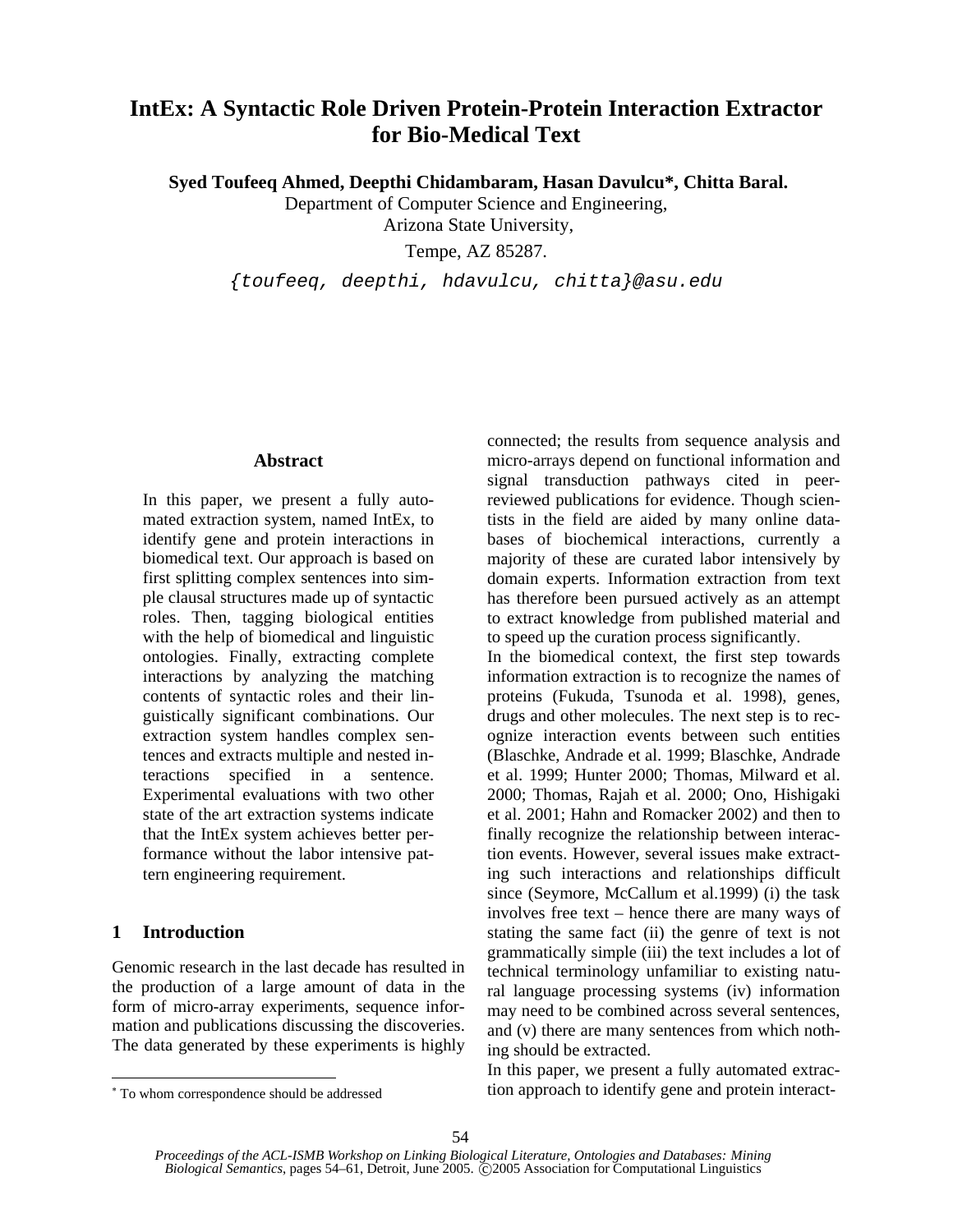

Figure 1: System Architecture

tions in natural language text with the help of biomedical and linguistic ontologies. Our approach works in three main stages:

- 1. **Complex Sentence Processor (CSP):** First, is splitting complex sentences into simple clausal structures made of up syntactic roles.
- 2. **Tagging:** Then, tagging biological entities with the help of biomedical and linguistic ontologies.
- 3. **Interaction Extractor:** Finally, extracting complete interactions by analyzing the matching contents of syntactic roles and their linguistically significant combinations.

The novel aspects of our system are its ability to handle complex sentence structures using the Complex Sentence Processor (CSP) and to extract multiple and nested interactions specified in a sentence using the Interaction Extractor without the labor intensive pattern engineering requirement. Our approach is based on identification of syntactic roles, such as subject, objects, verb and modifiers, by using the word dependencies. We have used a dependency based English grammar parser, the Link Grammar (Sleator and Temperley 1993), to identify the roles. Syntactic roles are utilized to transform complex sentences into their multiple clauses each containing a single event. This clausal structure enables us to engineer an automated algorithm for the extraction of events thus overcoming the burden of labor intensive pattern engineering for complex and compound sentences. Pronoun resolution module assists Interaction Extractor in identifying interactions spread across multiple sentences using pronominal references. We performed comparative experimental evaluations with two

state of the art systems. Our experimental results show that the IntEx system presented here achieves better performance without the labor intensive rule engineering step which is required for these state of the art systems.

The rest of the paper is organized as follows. In Section 2 we survey the related work. In Section 3 we present an architectural overview of the IntEx system. Sections 4 and 5 explain and illustrate the individual modules of the IntEx system. A detailed evaluation of our system with the BioRAT (Corney, Buxton et al. 2004) and GeneWays (Rzhetsky, Iossifov et al. 2004) is presented in Section 6. Section 7 concludes the paper.

# **2 Related Work**

Information extraction is the extraction of salient facts about pre-specified types of events, entities (Bunescu, Ge et al. 2003) or relationships from free text. Information extraction from free-text utilizes shallow-parsing techniques (Daelemans, Buchholz et al. 1999), Parts-of-Speech tagging(Brill 1992), noun and verb phrase chunking (Mikheev and Finch 1997), verb subject and object relationships (Daelemans, Buchholz et al. 1999), and learned (Califf and Mooney 1998; Craven and Kumlein 1999; Seymore, McCallum et al. 1999) or hand-build patterns to automate the creation of specialized databases.

Manual pattern engineering approaches employ shallow parsing with patterns to extract the interactions. In the (Ono, Hishigaki et al. 2001) system,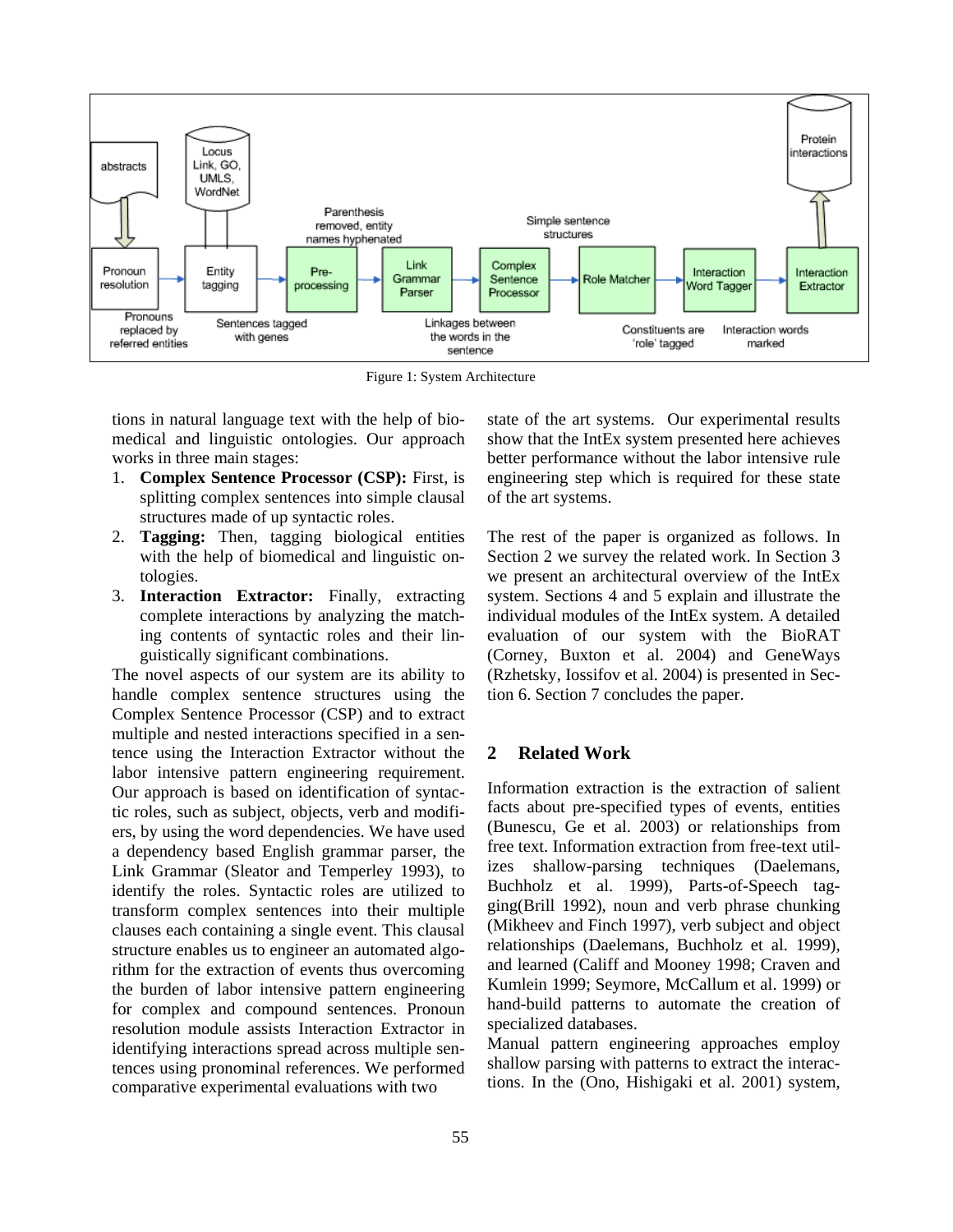sentences are first tagged using a dictionary based protein name identifier and then processed by a module which extracts interactions directly from complex and compound sentences using regular expressions based on part of speech tags.

The SUISEKI system of Blaschke (Blaschke, Andrade et al. 1999) also uses regular expressions, with probabilities that reflect the experimental accuracy of each pattern to extract interactions into predefined frame structures.

GENIES (Friedman, Kra et al. 2001) utilizes a grammar based NLP engine for information extraction. Recently, it has been extended as GeneWays (Rzhetsky, Iossifov et al. 2004), which also provides a Web interface that allows users to search and submit papers of interest for analysis. The BioRAT system (Corney, Buxton et al. 2004) uses manually engineered templates that combine lexical and semantic information to identify protein interactions. The GeneScene system(Leroy, Chen et al. 2003) extracts interactions using frequent preposition-based templates.

Grammar engineering approaches, on the other hand use manually generated specialized grammar rules (Rinaldi, Schneider et al. 2004) that perform a deep parse of the sentences. Temkin (Temkin and Gilder 2003) addresses the problem of extracting protein interactions by using an extendable but manually built Context Free Grammar (CFG) that is designed specifically for parsing biological text. The PathwayAssist system uses an NLP system, MedScan (Novichkova, Egorov et al. 2003), for the biomedical domain that tags the entities in text and produces a semantic tree. Slot filler type rules are engineered based on the semantic tree representation to extract relationships from text. Recently, extraction systems have also used link grammar (Grinberg, Lafferty et al. 1995) to identify interactions between proteins (Ding, Berleant et al. 2003). Their approach relies on various linkage paths between named entities such as gene and protein names. Such manual pattern engineering approaches for information extraction are very hard to scale up to large document collections since they require labor-intensive and skill-dependent pattern engineering.

Machine learning approaches have also been used to learn extraction rules from user tagged training

data. These approaches represent the rules learnt in various formats such as decision trees (Chiang, Yu et al. 2004) or grammar rules (Phuong, Lee et al. 2003). Craven et al (Craven and Kumlien 1999) explored an automatic rule-learning approach that uses a combination of FOIL (Quinlan 1990) and Naïve Bayes Classifier to learn extraction rules.

# **3 System Architecture**

The sentences in English are classified as either simple, complex, compound or complexcompound based on the number and types of clauses present in them. Our extraction system resolves the complex, compound and complexcompound sentence structures (collectively referred to as complex sentence structures in this document) into simple sentence clauses which contain a subject and a predicate. These simple sentence clauses are then processed to obtain the interactions between proteins. The architecture of the IntEx system is shown in Figure 1, and the following Sections 4 and 5 explain the workings of its modules.

# **4 Complex Sentence Processing**

# **4.1 Pronoun Resolution**

Interactions are often specified through pronominal references to entities in the discourse, or through co references where, a number of phrases are used to refer to the same entity. Hence, a complete approach to extracting information from text should also take into account the resolution of these references. References to entities are generally categorized as co-references or anaphora and has been investigated using various approaches (Castaño, Zhang et al. 2002). IntEx anaphora resolution subsystem currently focuses on third person pronouns and reflexives since the first and second person pronouns are frequently used to refer to the authors of the papers.

Our pronoun resolution module uses a heuristic approach to identify the noun phrases referred by the pronouns in a sentence. The heuristic is based on the number of the pronoun (singular or plural) and the proximity of the noun phrase. The first noun phrase that matches the number of the pronoun is considered as the referred phrase.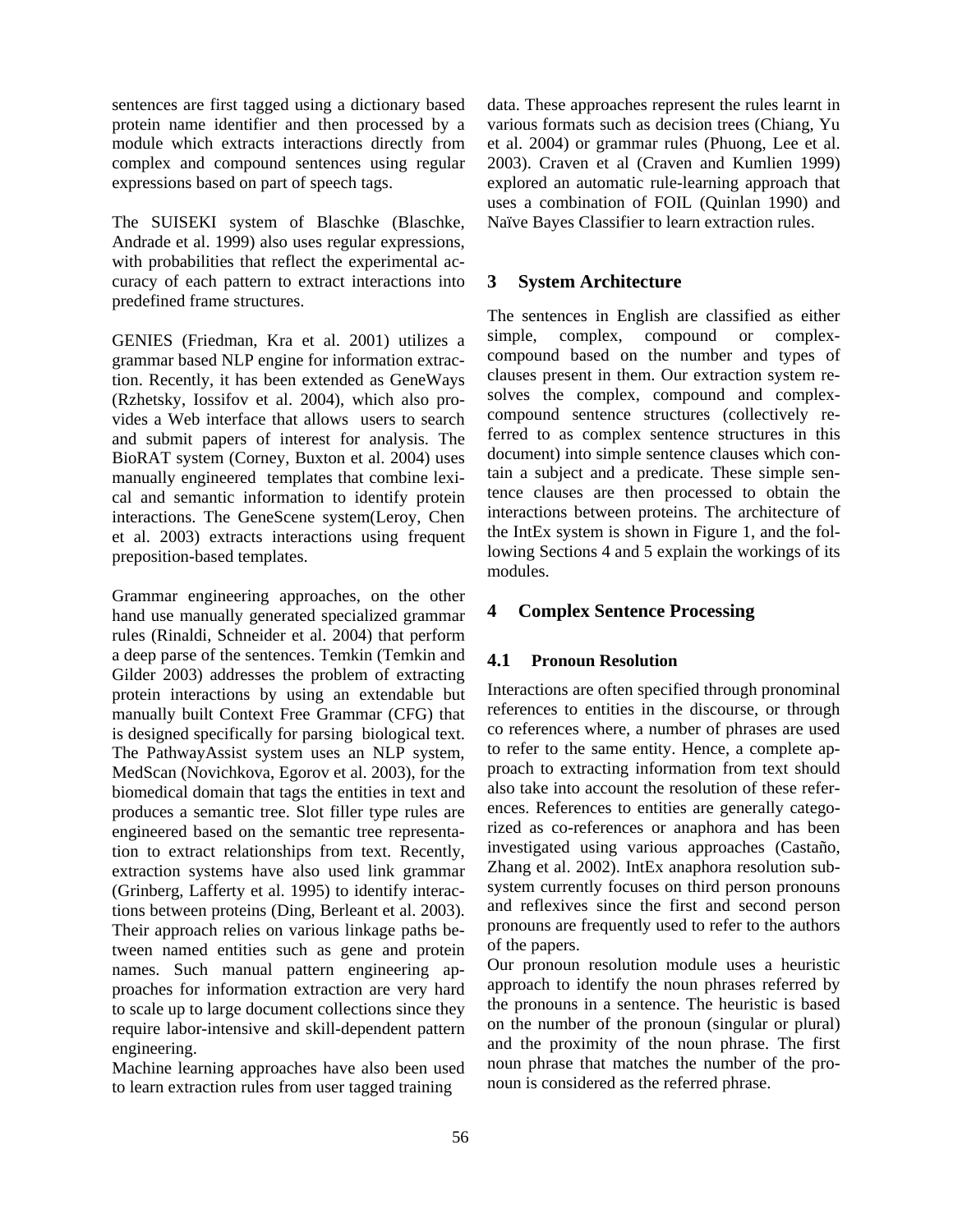

. Fig. 3 Example - a) A Sentence from an abstract (PMID: 1956405). b) Pronoun 'it's' is resolved with 'The SAC6 gene'. c) Each row represents a simple sentence, d) for each constituent, role type is resolved and interaction words are tagged, e) Protein-Protein interaction is extracted.

# **4.2 Entity Tagger**

The entity tagging module marks the names of genes, and proteins in text. The process of tagging is a combination of dictionary look up and heuristics. Regular expressions are also used to mark the names that do not have a match in the dictionaries. The protein name dictionaries for the entity tagger are derived from various biological sources such as  $UMLS<sup>1</sup>$ , Gene Ontology<sup>2</sup> and Locuslink<sup>3</sup> database

# **4.3 Preprocessor**

The tagged sentences need to be pre-processed to replace syntactic constructs, such as parenthesized nouns and domain specific terminology that cause the Link Grammar Parser to produce an incorrect output. This problem is overcome by replacing such elements with alternative formats that is recognizable by the parser.

### **4.4 Link Grammar and the Link grammar parser**

Link grammar (LG) introduced by Sleator and Temperley (Sleator and Temperley 1991) is a dependency based grammatical system. The basic idea of link grammar is to connect pairs of words

 $\frac{1}{1}$ http://www.nlm.nih.gov/research/umls/ 2

 $2$  http://www.geneontology.org/

http://www.ncbi.nlm.nih.gov/LocusLink/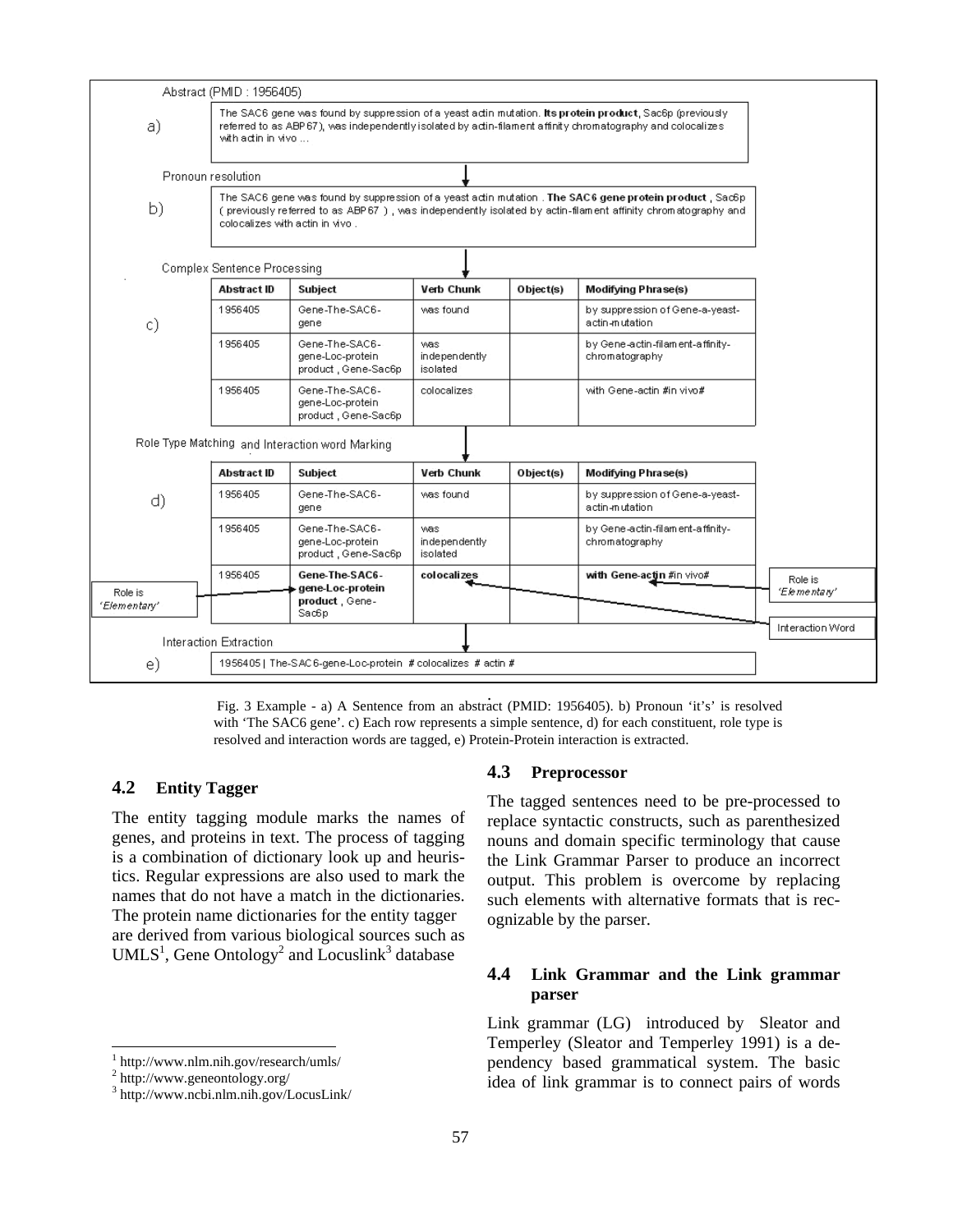in a sentence with various syntactically significant links. The LG consists of set of words, each of which has various alternative linking requirements.

A linking requirement can be seen as a block with connectors above each word. A connector is satisfied by matching it with compatible connector. Fig.2 below shows how linking requirements can be satisfied to produce a parse for the example sentence "*The dog chased a cat*".



Figure 2: Link grammar representation of a sentence

Even though LG has no explicit notion of constituents or categories (Sleator and Temperley 1993), they emerge as contiguous connected sequence of words attached to the rest of sentence by a particular types of links, as in the above example where *'the dog'* and *'a cat'* are connected to the main verb via 'S' and 'O' links respectively. Our algorithms utilize this property of LG where certain link types allow us to extract the constituents of sentences irrespective of the tense. The LG parser's ability to detect multiple verbs and their constituent linkage in complex sentences makes it particularly well suited for our approach during resolving of complex sentences into their multiple clauses. The LG parsers' dictionary can also be easily enhanced to produce better parses for biomedical text (Szolovits 2003).

#### **4.5 Complex Sentence Processor Algorithm**

The complex sentence processor (CSP) component splitsthe complex sentences into a collection of simple sentence clauses which contain a subject and a predicate. The CSP follows a verb-based approach to extract the simple clauses. A sentence is identified to be complex it contains more than one verb. A simple sentence is identified to be one with a subject, a verb, objects and their modifying phrases. The example in Figure 3 illustrates the major steps involved during complex sentence processing. The following schema is used as the format to represent simple clauses:

*Subject | Verb | Object | Modifying phrase to the verb* 

# **5 Interaction Extraction**

Interaction Extractor (IE) extracts interactions from simple sentence clauses produced by the complex sentence processor. The highly technical terminology and the complex grammatical constructs that are present in the biomedical abstracts make the extraction task difficult, Even a simple sentence with a single verb can contain multiple and/or nested interactions. That's why our IE system is based on a deep parse tree structure presented by the LG and it considers a thorough case based analysis of contents of various syntactic roles of the sentences like their subjects (S), verbs (V), objects (O) and modifying phrases (M) as well as their linguistically significant and meaningful combinations like *S-V-O, S-O, S-V-M or S-M,* illustrated in Figure 4, for finding and extracting protein-protein interactions.



Figure 4: Interaction Extraction: Composition and analysis of various syntactic roles.

#### **5.1 Role Type Matcher**

For each syntactic constituent of the sentence, the role type matcher identifies the type of each role as either 'Elementary', 'Partial' or 'Complete' based on its matching content, as presented in Table 1.

| Role Type  | Description                                                            |
|------------|------------------------------------------------------------------------|
| Elementary | If the role contains a Protein name or an<br>interaction word.         |
| Partial    | If the role has a Protein name and an interac-<br>tion word.           |
| Complete   | If the role has at least two Protein names and<br>an interaction word. |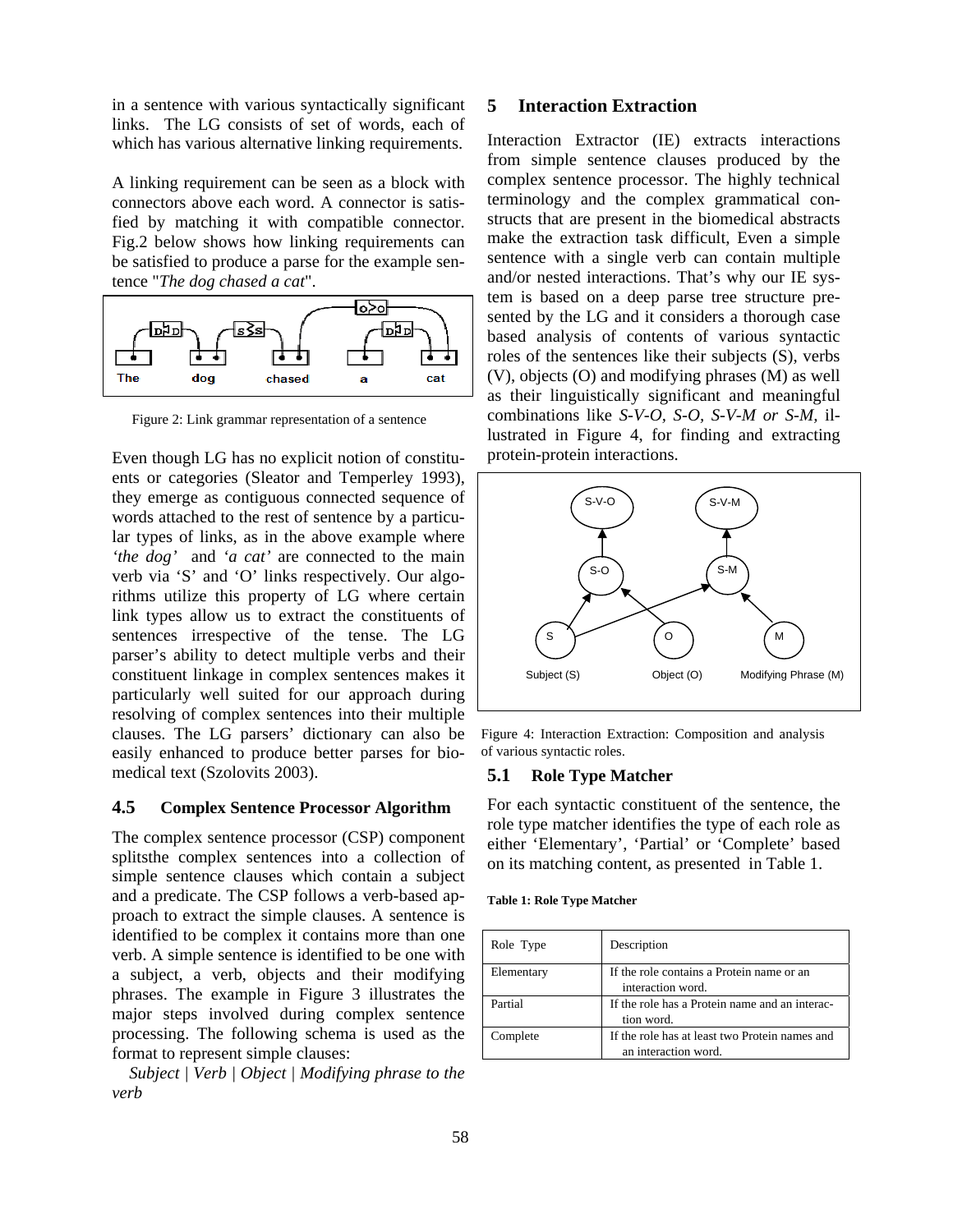#### **5.2 Interaction Word Tagger**

The words that match a biologically significant action between two gene/protein names are labeled as 'interaction words'. Our gazetteer for interaction words is derived from UMLS and WordNet<sup>4</sup>. Porter Stemmer (Porter 1997) was also used for stemming such words before matching.

#### **5.3 Interaction Extractor (IE)**

IntEx interaction extractor works as follows. The input to IE is the preprocessed and typed simple clause structures. The IE algorithm progresses bottom up, starting from each syntactic role S, V or M, and expanding them using the lattice provided in Figure 4 until all 'Complete' singleton or composite role types are obtained.

Consider the example shown in Figure 3, for the third sentence, the boundaries of the subject and the modifying phrase are identified and both are role typed as 'Elementary' using Table 1. Since the main verb is tagged as an interaction word, IE uses the S-V-M composite role from Figure 4 to find and extract the following complete interaction:

{'The SAC 6 gene Protein', 'colocalizes', 'actin'}.

'Complete' roles also need to be analyzed in order to determine their voice as 'active' or 'passive'. Since there are only a small number of preposition combinations, such as *of-by, from-to etc.,* that occur frequently within the clauses, they can be used to distinguish the agent and the theme of the interactions.

For example, in the sentence "The kinase phosphorylation of pRb by c-Abl in the gland could inhibit ku70", the subject role is "The kinase phosphorylation of pRb by c-Abl in the gland". Since the subject has at least two protein names and an interaction word it is 'complete'. By using the *'ofby'* pattern (*…<Interaction-Word (action)>... of*  ... <*theme>...by* ... <*agent>...*) the IE is able to extract the correct interaction {c-Abl, phosphorylation, pRb} from the subject role alone.

### **6 Evaluation & discussion**

We have evaluated the performance of our system with two state of the art systems - BioRAT (Corney, Buxton et al. 2004) and GeneWays (Rzhetsky, Iossifov et al. 2004).

Blaschke and Valencia (Valencia 2001) recommend DIP (Xenarios, Rice et al. 2000) dataset as a benchmark for evaluating biomedical Information Extraction systems. The first evaluation for IntEx system was performed on the same dataset  $5$  that was used for the BioRAT evaluation. For BioRAT evaluation, authors identified 389 interactions from the DIP database such that both proteins participating in the interaction had SwissProt entries. These interactions correspond to 229 abstracts from the PubMed. The BioRAT system was evaluated using these 229 abstracts. The interactions extracted by the system were then manually examined by a domain expert for precision and recall. Precision is a measure of correctness of the system, and is calculated as the ratio of true positives to the sum of true positives and false positives. The sensitivity of the system is given by the recall measure, calculated as the ratio of true positives to the sum of true positives and false negatives.

**Table 2: Recall comparison of IntEx and BioRAT from 229 abstracts when compared with DIP database.** 

| Recall<br>Results       | IntEx |                 | <b>BioRAT</b> |                 |
|-------------------------|-------|-----------------|---------------|-----------------|
|                         | Cases | Percent<br>(% ) | Cases         | Percent $(\% )$ |
| Match                   | 142   | 26.94           | 79            | 20.31           |
| N <sub>0</sub><br>Match | 385   | 73.06           | 310           | 79.67           |
| Totals                  | 527   | 100.00          | 389           | 100.00          |

We have also limited our protein name dictionary to the SwissProt entries. Tables 2 and 3 present the evaluation results as compared with the BioRAT system. A detailed analysis of the sources of all types of errors is shown in Figure 6.

 $\overline{a}$ 

 $\overline{a}$ 

<sup>4</sup> http://www.cogsci.princeton.edu/~wn/

<sup>5</sup> Dataset was obtained from Dr. David Corney by personal communication.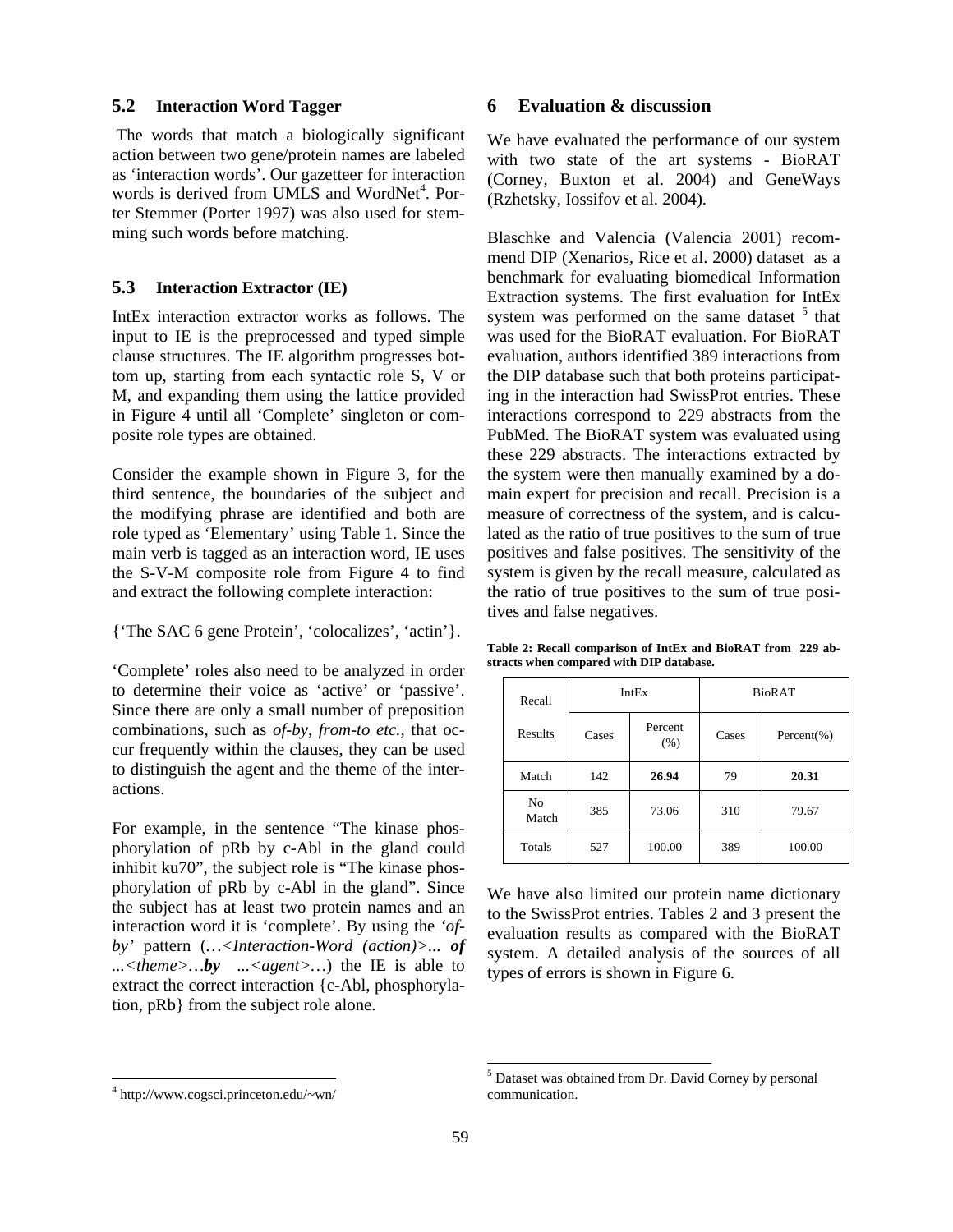**Table 3: Precision comparison of IntEx and BioRAT from 229 abstracts.** 

| Precision        | IntEx |                 | <b>BioRAT</b> |                 |
|------------------|-------|-----------------|---------------|-----------------|
| Results          | Cases | Percent<br>(% ) | Cases         | Percent<br>(% ) |
| Correct          | 262   | 65.66           | 239           | 55.07           |
| <b>Incorrect</b> | 137   | 34.33           | 195           | 44.93           |
| Totals           | 399   | 100.00          | 434           | 100.00          |

DIP contains protein interactions from both abstracts and full text. Since our extraction system was tested only on the abstracts, the system missed out on some interactions that were only present in the full text of the abstract.



Second evaluation for the IntEx system was done to test its recall performance using an article $6$  that was also used by the GeneWays (Rzhetsky, Iossifov et al. 2004) system. Both systems performance was tested using the full text of the article (Friedman, Kra et al. 2001). GeneWays system achieves a recall of 65% where as IntEx extracted a total of 44 interactions corresponding to a recall measure of 66 %.

# **Conclusion**

In this paper, we present a fully automated extraction system for identifying gene and protein interactions from biomedical text. The source code and documentation of the IntEx system, as well as all experimental documents and extracted interactions are available online at our Web site at http://cips.eas.asu.edu/textmining.htm. Our extraction system handles complex sentences and extracts multiple nested interactions specified in a sentence. Experimental evaluations of the IntEx system with the state of the art semi-automated systems -- the BioRAT and GeneWays datasets indicates that our system performs better without the labor intensive rule engineering requirement. We have shown that a syntactic role-based approach compounded with linguistically sound interpretation rules applied on the full sentence's parse can achieve better performance than existing systems which are based on manually engineered patterns which are both costly to develop and are not as scalable as the automated mechanisms presented in this paper.

#### **Acknowledgements**

We would like to thank to both Dr. David Corney and Dr. Andrew Rzhetsky for sharing their evaluation datasets and results.

# **References**

- Blaschke, C., M. A. Andrade, et al. (1999). "Automatic extraction of biological information from scientific text: Proteinprotein interactions." Proceedings of International Symposium on Molecular Biology: 60-67.
- Brill, E. (1992). "A simple rule-based part-of-speech tagger." Proceedings of ANLP 92, 3rd Conference on Applied Figure 6: Analysis of types of errors encountered<br>Natural Language Processing: 152-155.
	- Bunescu, R., R. Ge, et al. (2003). Comparative Experiments on Learning Information Extractors for Proteins and their Interactions. Artificial Intelligence in Medicine.
	- Califf, M. E. and R. J. Mooney (1998). "Relational learning of pattern-match rules for information extraction." Working Notes of AAAI Spring Symposium on Applying Machine Learning to Discourse Processing: 6-11.
	- Castaño, J., J. Zhang, et al. (2002). Anaphora Resolution in Biomedical Literature. International Symposium on Reference Resolution. Alicante, Spain.
	- Chiang, J.-H., H.-C. Yu, et al. (2004). "GIS: a biomedical textmining system for gene information discovery." Bioinformatics 20(1): 120-121.

 <sup>6</sup> Dataset was obtained from Dr. Andrew Rzhetsky by personal communication.